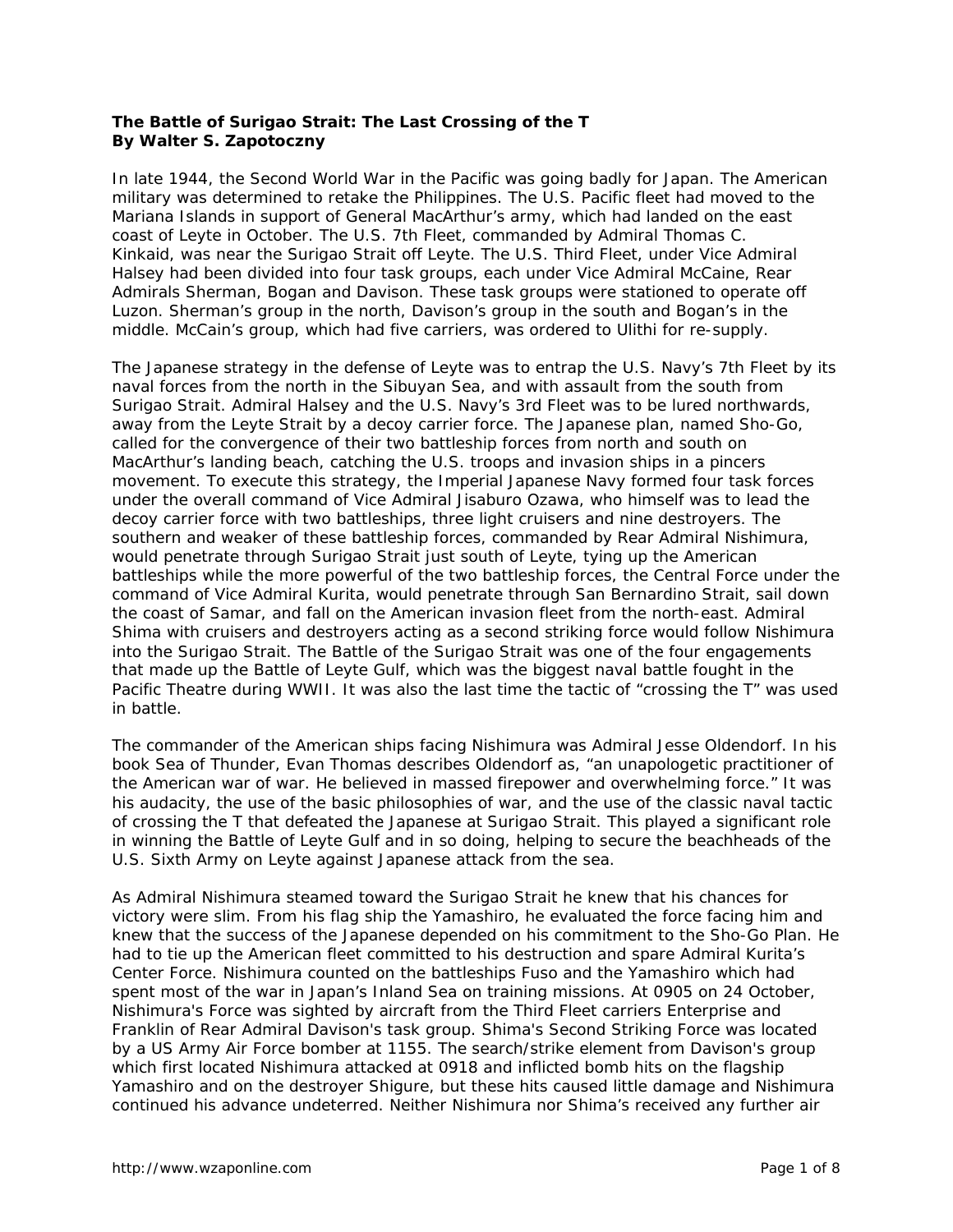attacks during daylight on 24 October since Admiral Halsey had transferred Admiral Davison's fast carrier group to the attack on Admiral Kurita's Centre Force, and the Seventh Fleet's escort carriers were too busy with their duties around Leyte Gulf to be able to launch attacks on the Japanese forces. Admiral Kinkaid and his staff correctly surmised that the Japanese Southern Force would attempt to reach Leyte Gulf through Surigao Strait. Shortly after noon Kinkaid alerted every ship of the Seventh Fleet to prepare for a night action. Rear Admiral Oldendorf, commanding Kinkaid's Bombardment and Fire Support Group, was ordered to the northern entrance of Surigao Strait with his very powerful force, and to prepare to meet the enemy ships. After Rear Admiral Oldendorf had formed his battle plan he called Rear Admirals Weyler, commanding the battle line, and Berkey, commander of the Right Flank cruisers and, destroyers aboard his flagship *USS Louisville* for a conference to discus the plan and to insure all commanders understood his intent.

On the afternoon of 24 October, thirty-nine 7th Fleet torpedo-boats moved at high speed, through Leyte Gulf and Surigao Strait, into the Mindanao Sea south of Leyte, and by dusk were in position on their patrol-lines. As 7th Fleet had no night patrol aircraft, and the Third Fleet's night carrier *Independence* had been taken northwards with the rest of the Third Fleet to attack the Japanese Northern Force, Oldendorf was dependent on the motortorpedo boats for advance warning of the Japanese approach. Nishimura, advancing towards Surigao Strait, at about 1830 received Kurita's signal that the latter's powerful Centre Force had been delayed by heavy air attacks in the Sibuyan Sea, which meant the Nishimura could not hope to be supported by Kurita in his attack on Leyte Gulf. As he approached Leyte, Nishimura sent *Mogami* and three destroyers ahead to reconnoiter. The PT boats' first contact was with the battleships rather than with the *Mogami* group though. At 2236 PT-131 of Section One off the island of Bohol made visual contact at a range of three miles, and shortly after were sighted by *Shigure.* At 2254 Nishimura ordered an emergency turn towards the boats and at 2256 the Japanese ships turned on their searchlights and opened fire. The boats attempted to close in for a torpedo attack but were driven off by the Japanese gunfire, two of them having been hit and damaged. PT-130 of Section One closed with the nearby Section Two and got PT-127 of the latter section to relay a contact report. This report reached Oldendorf at 0026 on October 25 and was the first concrete information of the enemy's position received by the Admiral since 1000 the previous morning. The heavy cruiser *Mogami* and her three accompanying destroyers got past Sections One and Two undetected. At 2230 Nishimura radioed Kurita and Shima that he was advancing as scheduled while destroying enemy torpedo boats. At about 0400 Nishimura's heavy ships joined up again with the *Mogami group,* and at about 0100 his force assumed its line formation for the approach to Leyte Gulf. In the lead were two destroyers. Four kilometers behind them were the two battleships and the cruiser *Mogami* in line ahead, with a destroyer on each flank. The last action between the motor-torpedo boats and the Japanese force ended at 0213 on 25 October. As the battle between Nishimura and the PT boats was ending the battle between his force and the American destroyers was beginning.

The first destroyer grouping to attack Nishimura was that of Captain Jesse Coward, who led three ships of Destroyer Squadron 54, the *Remey*, *McGowan* and *Melvin*, down the eastern side of the strait while two more, the *McDermut* and *Monssen*, hugged the western shore. Behind Coward followed six destroyers from Captain McManes's Destroyer Squadron 24, steaming south in two sections: the *Hutchens*, the *Daly*, and the *Bache* were closest to the Leyte Island shore. The HMAS *Arunta*, an Australian destroyer assigned to the squadron, followed by the *Killen* and the *Beale*, cruised off their port quarter. Finally, Captain Smoot's nine-ship Destroyer Squadron 56 would attack in three columns. The *Robinson*, the *Halford*, and the *Bryant* would proceed down the eastern side. The *Newcomb*, the *Richard P. Leary*, and the *Albert W. Grant* would go down the middle of the strait, head-on, firing, then looping back. The *Heywood L. Edwards*, the *Leutze*, and the *Bennion* would attack on the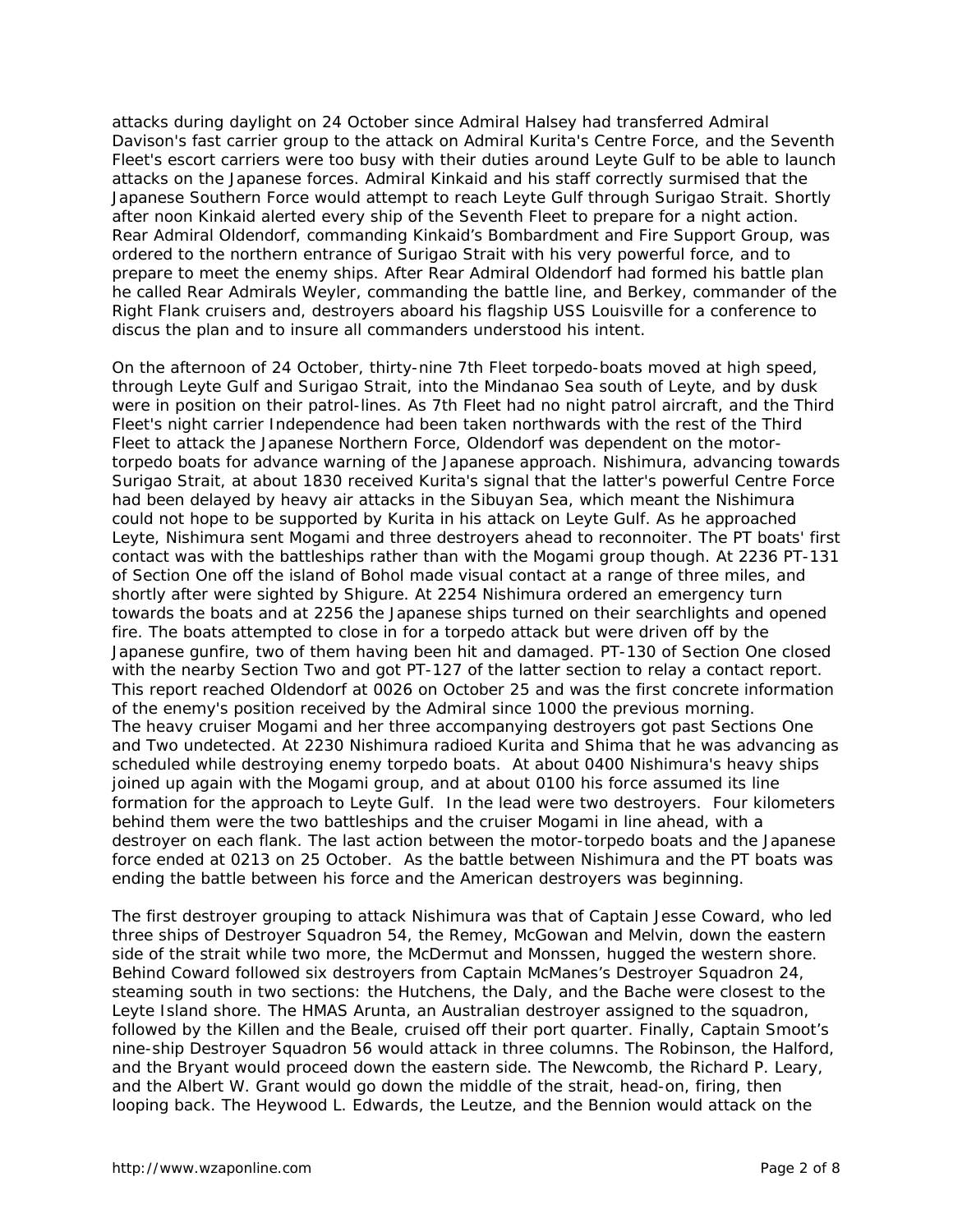west site of the strait. As Nishimura's force steamed filed up the center of the strait, the destroyers executed their battle plan firing salvos of torpedoes at ranges of about four miles, and then turning and speeding away before the Japanese guns could find them. Nishimura's ships quickly turned on their searchlights and illuminated the destroyers. The destroyers escaped the enemy fire by zigzagging and throwing up smoke screens. The results of the destroyer attacks were devastating to the Japanese. Two of their ships were hit by the first salvo of torpedoes. The attacks continued until the battleship *Fuso* blew up and split in two. Nishimura's flagship, the battleship *Yamashiro* took hits, and two of his destroyers were sunk. However, Nishimura continued to advance as Destroyer Squadrons 24 and 56 pulled clear and Admiral Oldendorf prepared to "cross the enemy's T."

The battleships and cruisers of Oldendorf's force were steaming across the northern end of Surigao Strait, at the southern entrance to Leyte Gulf, roughly between Hibuson Island and Leyte. On the eastern flank of the disposition, under Oldendorf's direct command, were the heavy cruisers *Louisville, Portland* and *Minneapolis,* and the light cruisers *Denver* and *Columbia.* On the right flank, under Rear Admiral Berkey, were the Australian Navy's heavy cruiser *Shropshire* and the light cruisers *Phoenix* and *Boise*. In the centre of this disposition was a battle line, consisting of six battleships, the *West Virginia, Tennessee*, *California*, *Maryland, Mississippi, and Pennsylvania* under the command of Admiral Weyler. The enemy column now reduced to one battleship, one heavy cruiser, and one destroyer, was steaming into a trap. It was a very short vertical to a very broad T, and Oldendorf was about to cross it, as Admiral Togo had done to Rozhdestvensky in 1905 at the Battle of Tsushima Strait, and as naval officers who studied the tactics had since hoped to accomplish.

At 0323, radar screens registered the Japanese disposition. Ten minutes later the range then being 33,000 yards, Admiral Weyler signaled the battle line to open fire at 26,000 yards, believing that if he waited any longer his ships would lose their initial advantage of having five salvoes of armor-piercing ammunition immediately available. Admiral Oldendorf ordered all cruisers to open fire at 0351 when *Louisville*'s range to the nearest target was 15,600 yards. *Yamashiro* slowed to 12 knots at 0352 but continued on course firing at visible targets, for she had no fire control radar. Nishimura was steaming boldly into a terrific concentration of gunfire, supported only by heavy cruiser *Mogami* and destroyer *Shigure* on his starboard quarter. His last message was to *Fuso* at 0352 asking her to make top speed. Admiral Nishimura never learned that *Fuso* had been mortally torpedoed by the American destroyers and was no longer in column. There was no reply from that sinking battleship. Busy taking fire, Nishimura never informed Shima of what was happening.

*West Virginia, Tennessee* and *California*, equipped with the latest Mark-8 fire control radar, had a firing solution in main battery plot and were ready to shoot long before the enemy came within range. These three were responsible for most of the battle line action. *West Virginia* opened fire at 0353, and got off 93 rounds of 16-inch AP before checking. *Tennessee* and *California*, starting at 0355, shot 69 and 63 rounds of 14-inch respectively, fired in six-gun salvos in order to conserve their limited supply. The other three battleships, equipped with Mark-3 fire control radar, had difficulty finding a target. *Maryland* picked it up by ranging on *West Virginia*'s shell splashes, and got off 48 rounds of 16-inch in six salvos, starting at one minute before 0400. *Mississippi* fired a single salvo, and *Pennsylvania* never managed to locate a target and took no part in the action. At 0408 *Mississippi* got on the big target *Yamashiro* and fired a full salvo. Admiral Oldendorf had just ordered Cease Fire, but she had not yet got the word. Thus, *Mississippi* fired the last major-caliber salvo of the battle. While Japanese sailors worked frantically to make temporary repairs they returned fire, *Mogami* for a few minutes and *Yamashiro* longer. The Japanese battleship directed her main battery fire at the enemy cruisers, while her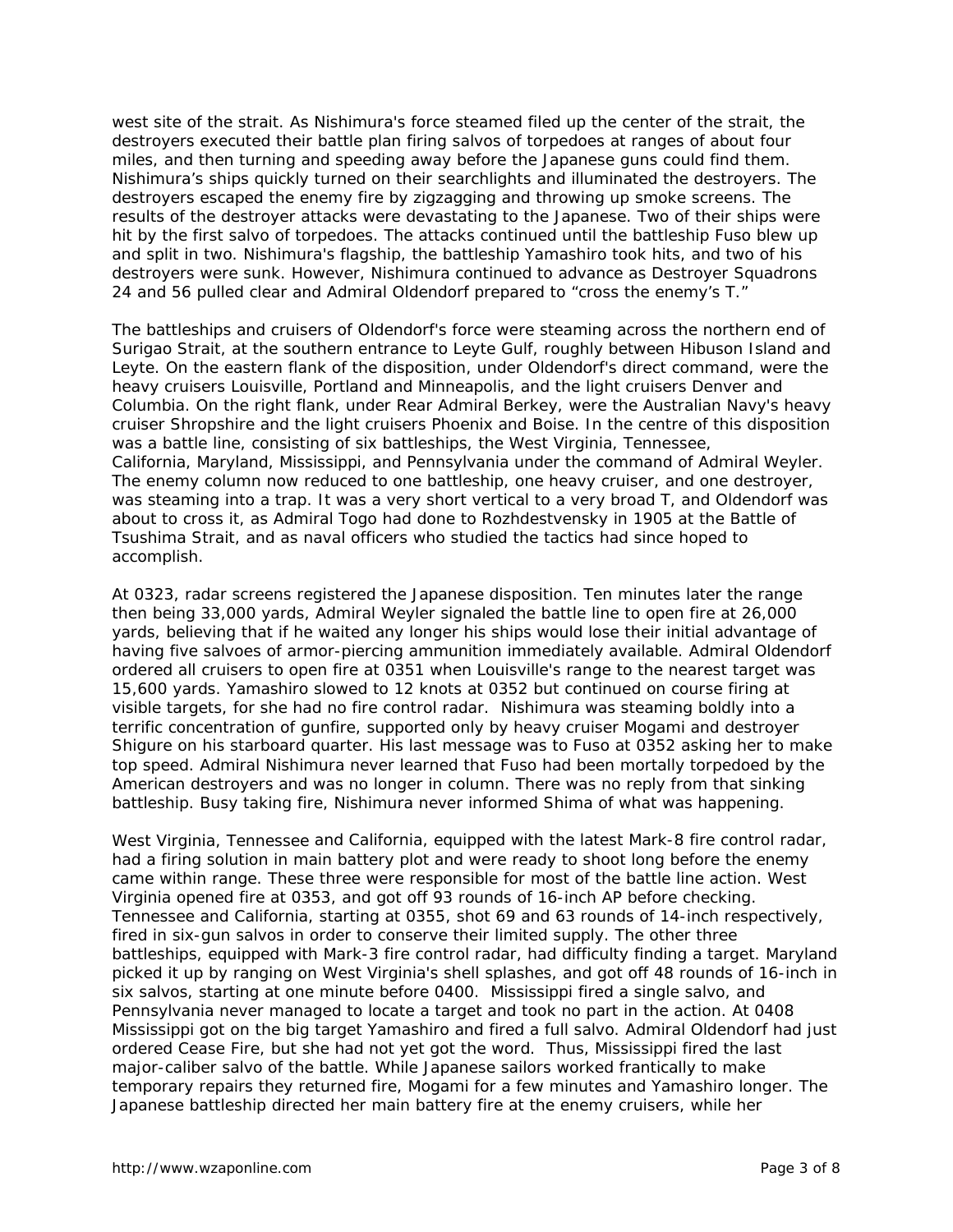secondary battery fired at the retiring torpedo squadrons. Neither one had any effect.

The battle line changed course from 120 to 270 degrees at 0402 by simultaneous turns, and continued to fire as it steamed west. Since this maneuver closed the battleships' range, the volume of fire became even greater. At 0409 Admiral Oldendorf, on receiving word that *Grant* and her sisters were being hit by friendly fire, ordered all ships to cease fire to give the destroyers' time to retire. In spite of the punishment *Yamashiro* had been taking, she increased speed to 15 knots, turned 90 degrees left, and began to retire southward. At 0419 she capsized and sank, taking down Admiral Nishimura and all but a few members of the crew. The heavy cruiser *Mogami* turned left at 0353 when the shooting began, launched torpedoes at 0401, and at the same time received gunfire from Captain MacManes's destroyers to the southwestward. She caught fire at 0356, turned south to retire, increased speed and made smoke, but received many more hits. At 0418, Admiral Weyler ordered *Mississippi, Maryland* and *West Virginia* to turn due north, away from the enemy. Admiral Chandler ordered the other battleships westward. The northward turn took half of battle line out of the fight. When Admiral Oldendorf ordered all ships to resume fire at 0419, no target was left on their radar screens. The ten minute check-fire allowed *Shigure* and *Mogami* to retire south. Even so, by twenty minutes after four on 25 October, with only another twenty minutes to go before the first glimmerings of dawn appeared over Dinagat Island, Nishimura's force, which had counted on being off Dulag by that time, was done for. Of the two battleships only the burning stern of *Fuso* was still afloat, three destroyers were sunk or stopped by torpedoes in mid-strait, and a badly-damaged heavy cruiser and a damaged destroyer were retiring. Of Admiral Oldendorf force, only destroyer *Grant* had been hit and that mostly by friendly fire.

At midnight, when he received the message that Nishimura's force was in action with American torpedo-boats, Shima and his Second Striking Force were about forty miles astern of Nishimura. For three hours Shima sailed towards Leyte unmolested. Then, at about 0315, PT-134 made a torpedo attack, but missed. Shortly afterwards PT-137 attacked Shima's force, firing at a destroyer which at the time had reversed course to take station astern of Shima's formation. PT-137's torpedoes missed the destroyer by chance one of them struck the light cruiser *Abukuma,* which fell out of formation. As Shima's group, consisting now of the two heavy cruisers and four destroyers, proceeded northwards, what appeared to be two large burning ships were sighted. Shima took these to be the *Fuso* and *Yamashiro.* In fact they were the two halves of the torpedoed *Fuso*. At 0420, Shima still thought he was speeding up to the support of Nishimura, who had just gone down with his ship. Heavy cruiser *Ashigara* was astern of *Nachi,* and the four destroyers were ranging ahead northwesterly. All six ships were ready to fire torpedoes as soon as they found a target. Shima observed on his radar screen what he supposed to be two enemy ships. At 0424 he ordered both cruisers to attack these targets with torpedoes. They turned right to course and fired eight torpedoes each. This was Second Striking Force's only contribution to the battle. Torpedoes must have run erratically, since at least two of them were recovered from Hibuson Island later. Shima did not know what had happened to Nishimura, but guessed the worst, and the heavy smoke made by American destroyers curtained his view northward. He decided to temporarily retire and await development of events. His destroyers, which had now penetrated farther north than the cruisers without seeing anything to shoot at, were recalled about 0425. At the same time he sent a radio dispatch to Vice Admiral Mikawa and to all SHO forces that his force has concluded its attack and is retiring from the battle area to plan subsequent action.

The burning *Mogami* was encountered and believing her to be dead in the water, Captain Kanooka of *Nachi* turned to clear, but *Mogami* was actually moving slowly south and the two heavy cruisers collided at 0430. *Nachi*'s stern was badly damaged with some flooding and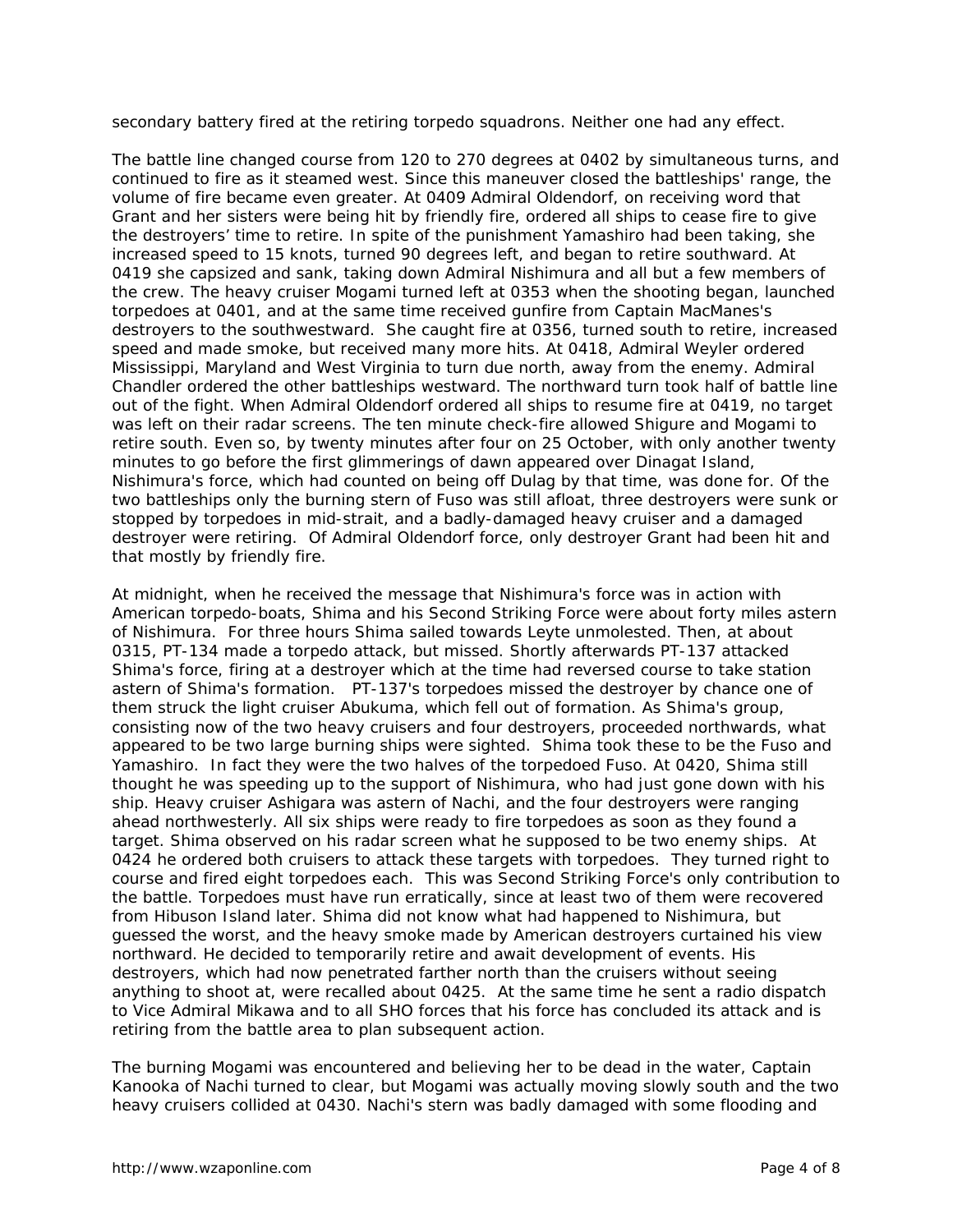her speed was reduced to 18 knots, *Mogami* managed to turn up enough speed to fall in with Shima's column, now heading south at *Nachi'*s best speed and Shima ordered *Shigure* to join. She had some difficulty in so doing as her steering engine was out of order. She come in contact with Lieutenant Gleason's Motor Torpedo Boat section at 0455, attacked, and made one slight hit on PT-321. By five in the morning on 25 October, with an hour and a half to go before sunrise, the Japanese Southern Force was broken up and in retreat, with Admiral Oldendorf's force in pursuit. The Battle of Surigao Strait was over with the Americans and Admiral Oldendorf the clear winner.

Today, all great nations recognize principles of war and incorporate them in their doctrine. The lists vary from nation to nation. In the Western World, the accepted principles are essentially a post-Napoleonic conception, advanced by Clausewitz, the great Prussian philosopher of war in the early nineteenth century, and his contemporary, Jomini, the wellknown French general and theorist. These principles are common to ground, as well as, naval operations. The United States Army recognizes nine principles and includes them in its *Field Manual 100-5.* Their proper application, the Army holds, is essential to the exercise of effective command and to the successful conduct of military operations. These nine principles provide an effective model to analyze the Battle of Surigao Strait.

The first of the nine principles is *Objective.* The FM 100-5 definition states, "Every military operation must be directed toward a clearly defined, decisive, and attainable objective. The ultimate military objective of war is the destruction of the enemy's armed forces and his will to fight. The objective of each operation must contribute to this ultimate objective. Each intermediate objective must be such that its attainment will most directly, quickly, and economically contribute to the purpose of the operation. The selection of an objective is based upon consideration of the means available, the enemy, and the area of operations. Every commander must understand and clearly define his objective and consider each contemplated action in light thereof." Once planes from Admiral Halsey's carriers spotted Admiral Nishimura's fleet making for the Surigao Strait and Admiral Kurita's large fleet coming through the San Bernardino Strait, it was obvious to Admiral Kinkaid that the Japanese planed to converge in Leyte Gulf to attack MacArthur's invasion ships. He immediately sent world to Admiral Oldendorf to take his fleet to the north side of the Surigao Strait and prepare for a night battle. The objective was to engage and destroy the enemy force.

The second principle of war to examine in the context of the Battle of Surigao is *Offensive.*  Offensive action is defined in FM 100-5 as,"… that action that is necessary to achieve decisive results and to maintain freedom of action. It permits the commander to exercise initiative and impose his will upon the enemy; to set the pace and determine the course of battle; to exploit enemy weaknesses and rapidly changing situations, and to meet unexpected developments. The defensive may be forced on the commander, but it should be deliberately adopted only as a temporary expedient while awaiting an opportunity for offensive action or for the purpose of economizing forces on a front where a decision is not sought. Even on the defensive the commander seeks every opportunity to seize the initiative and achieve decisive results by offensive action." Admiral Oldendorf formulated an offensive plan that utilized his destroyer's potent hitting power. His PT boats would attack first then withdraw under the cover of darkness, to lurk nearby to report the Japanese positions to. The destroyers would then attack the Japanese fleet in three squadrons, ranging down both the eastern and western sides of the narrow strait to launch torpedoes at the enemy from the flanks. Each destroyer carried ten torpedoes and Oldendorf and his commanders hoped they would be devastating. The results of the destroyer attacks were devastating to the Japanese. Two of their ships were hit by the first salvo of torpedoes. The attacks continued until the battleship *Fuso* blew up and split in two. Nishimura's flagship,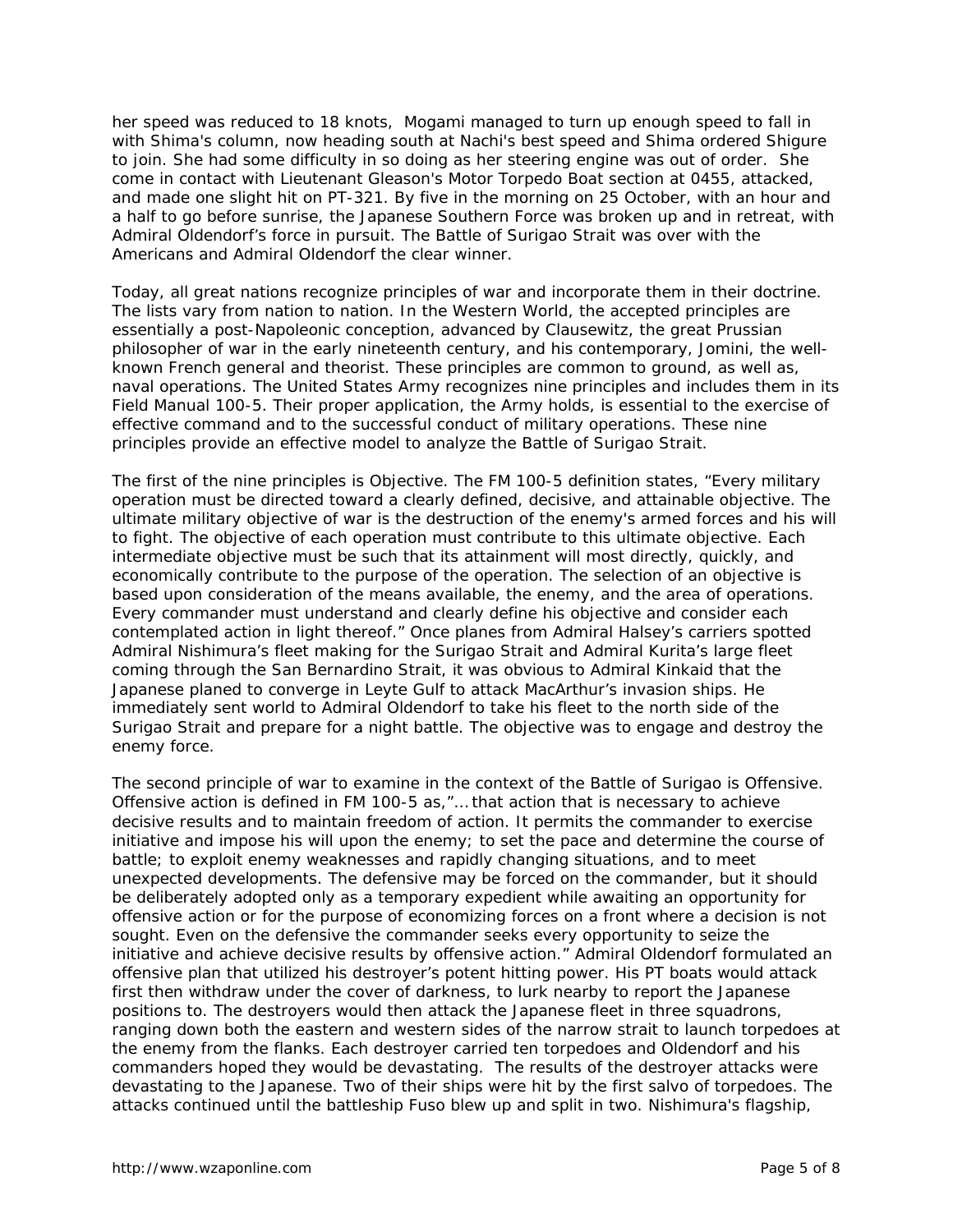the battleship *Yamashiro* took hits, and two of his destroyers were sunk. Clearly, the audacious plan devised by Admiral Oldendorf met the definition of *Offensive*.

*Mass* is the third principle to be examined. It is defined as, "Superior combat power must be concentrated at the critical time and place for a decisive purpose. Superiority results from the proper combination of the elements of combat power. Proper application of the principle of mass, in conjunction with the other principles of war, may permit numerically inferior forces to achieve decisive combat superiority." Oldendorf's plan for massing fire power involved his six battleships, under the tactical control of Rear Admiral Weyler, cruising single file across a fifteen nautical-mile stretch of water at the northern outlet of the strait. Steaming parallel to them, five miles to their south, would be eight cruisers under Rear Admiral Berkey, three to Weyler's right and three to his left. Straddling the exit of the strait, the battle line would be poised to finish off any of Nishimura's ships that survived the destroyer attacks. Salvages from the wreckage of Pearl Harbor most of the battleships were equipped with modern fire control systems. They would, as the Naval War College textbooks dictated, cross the T of the enemy fleet, thereby bringing more guns to bear. With overwhelming force, Oldendorf's classic maneuver clearly satisfied the principle of *Mass*.

The fourth of the nine principles is *Economy of Force.* FM 100-5 defines it as, "Skillful and prudent use of combat power will enable the commander to accomplish the mission with minimum expenditure of resources. This principle is the corollary of the principle of mass. It does not imply husbanding but rather the measured allocation of available combat power to the primary task as well as secondary tasks such as limited attacks, the defense, deception, or even retrograde action in order to insure sufficient combat power at the point of decision." When Oldendorf 's destroyers executed their battle plan firing salvos of torpedoes at ranges of about four miles, and then turning and speeding away before the Japanese guns could find them, they minimized the risk to themselves. The destroyers escaped the enemy fire by zigzagging and throwing up smoke screens. Executing this principle permitted them to be able to continue attacking the Japanese formation while protecting and economizing their force.

*Maneuver* is defined as, "… essential ingredient of combat power. It contributes materially in exploiting successes and in preserving freedom of action and reducing vulnerability. The object of maneuver is to dispose a force in such a manner as to place the enemy at a relative disadvantage and thus achieve results which would otherwise be more costly in men and materiel. Successful maneuver requires flexibility in organization, administrative support, and command and control. It is the antithesis of permanence of location and implies avoidance of stereotyped patterns of operation." The very essence of Oldendorf's plan was *Maneuver*. From the PT boat attacks to attacks by his destroyers and finally the damaging fire brought by his battleships and cruisers, the plan clearly exploited successes, preserving freedom of action, reduced vulnerability, and denied the enemy freedom of action.

*Unity of Command.* The decisive application of full combat power requires unity of command. Unity of command obtains unity of effort by the coordinated action of all forces toward a common goal. While coordination may be attained by cooperation, it is best achieved by vesting a single commander with the requisite authority. Admiral Oldendorf conference with his principle commanders aboard his flagship insured that all of his commanders understood their parts. While each was in tactical control of his own force, each knew the intent of the overall plan.

The seventh principle of war is *Security.* FM 100-5 states, "Security is essential to the preservation of combat power. Security is achieved by measures taken to prevent surprise,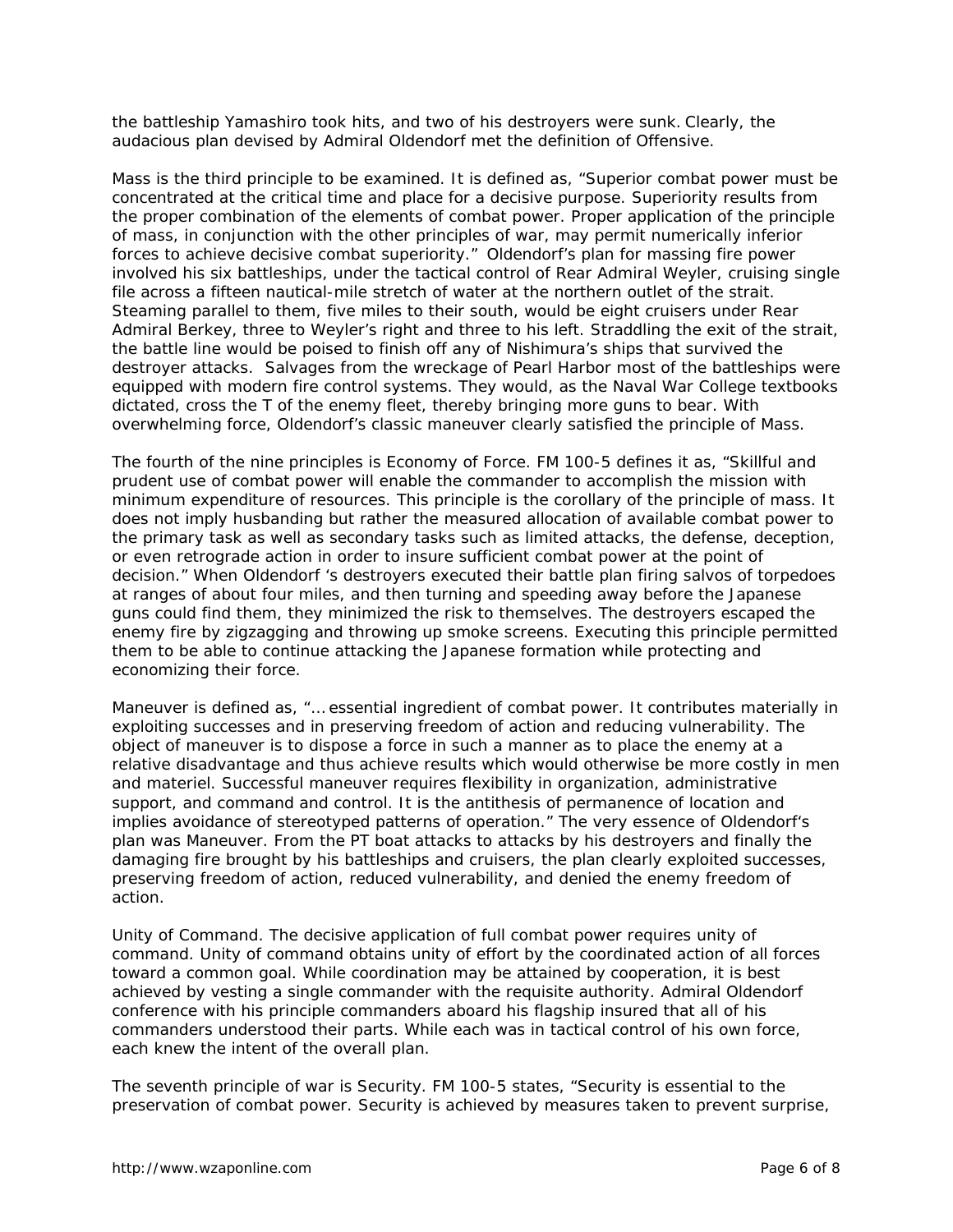preserve freedom of action, and deny the enemy information of friendly forces. Since risk is inherent in war, application of the principle of security does not imply undue caution and the avoidance of calculated risk. Security frequently is enhanced by bold seizure and retention of the initiative, which denies the enemy the opportunity to interfere." Based of the sightings by aircraft from the Third Fleet carriers *Enterprise* and *Franklin* of Rear Admiral Davison's task group Oldendorf knew the position Nishimura's Force and Shima's Second Striking Force. After Halsey ordered the carriers north, Oldendorf stationed his PT boats along the south entrance to the strait. While they attacked the Japanese force, more importantly, they were able to provide an early warning net, reporting the Japanese position as they steamed north up the strait.

*Surprise* is the eight principle of war and FM 100-5 says, "Surprise can decisively shift the balance of combat power. By surprise, success out of proportion to the effort expended may be obtained. Surprise results from striking an enemy at a time, place, and in a manner for which he is not prepared. It is not essential that the enemy be taken unaware but only that he becomes aware too late to react effectively. Factors contributing to surprise include speed, deception, application of unexpected combat power, effective intelligence and counterintelligences, to include communication and electronic security, and variations in tactics and methods of operation." The PT boats were the first to surprise the Japanese fleet. They were able to fire their torpedoes and escape into the darkness before the Japanese could do much damage. The destroyers attacked and withdrew behind smoke screens. They could emerge from the smoke and attack again without being detected. Finally, the array of Oldendorf's battleships and cruisers was the last surprise for Admiral Nishimura's fleet.

The ninth and final principle of war is *Simplicity.* It is defined as, "Simplicity contributes to successful operations. Direct, simple plans and clear, concise orders minimize misunderstanding and confusion. If other factors are equal, the simplest plan is preferred." Admiral Oldendorf's plan for defeating the Japanese in the Surigao Strait was not complicated. It did not require the near-impossible precision of the Japanese plan. The plan was simply to attack Admiral Nishimura's fleet until they were destroyed and in doing so it marked the last time the T was crossed in an engagement between battleships, and in fact was also the last occasion ever on which one battleship fired its main armament at another.

Admiral Oldendorf ability to take full advantage of both the geography of the battle area and his foreknowledge of the enemy's route of advance enabled PT squadrons to be deployed at the entrance to Surigao Strait at a place where the Japanese would have to reform in column to negotiate the narrow passage. Behind the torpedo boats, covering the northern part of the strait, were posted the destroyer squadrons, cruisers, and battleships to form the horizontal bar to a "T" of vast fire power which the enemy would be forced to approach vertically as he moved forward. With overwhelming force, Oldendorf created an impenetrable gauntlet that defeated the Japanese at Surigao Strait and played a significant in winning the Battle of Leyte Gulf and in so helping to secure the beachheads of the U.S. Sixth Army on Leyte against Japanese attack from the sea.

## **Bibliography**

"American Military History." Center of Military History, Army Historical Series. Washington: Center of Military History, 1989. <http://www.army.mil/cmh-pg/books/amh/amh toc.htm>